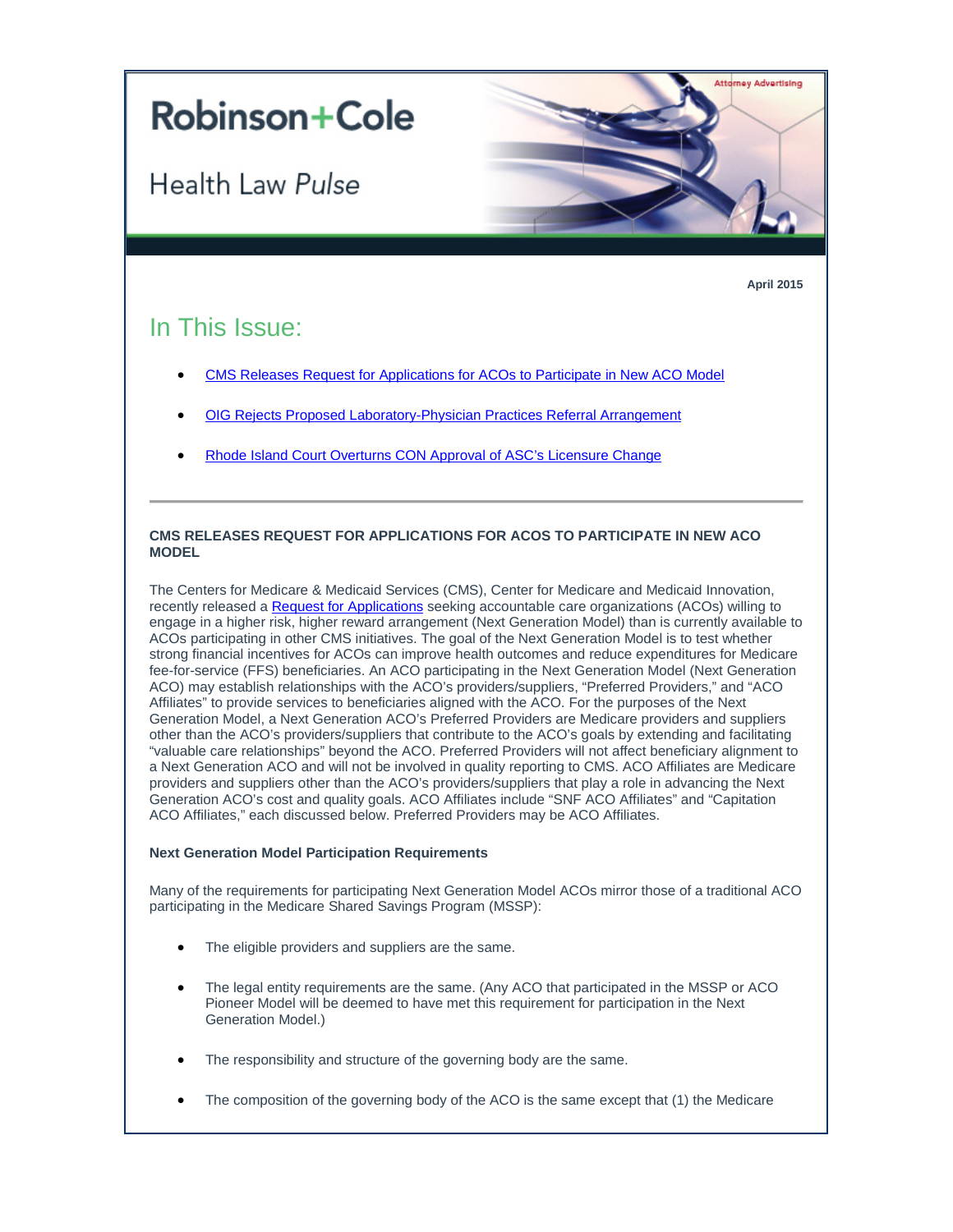beneficiary serving on the governing body may not be a provider/supplier of the ACO and (2) the governing body must include at least one consumer advocate (with training or professional experience in advocating for the right of consumers), who may be the Medicare beneficiar[y.](#page-3-0)<sup>1</sup>

- Both have the same conflict of interest policy requirements.
- Both have the same leadership and management requirements.

#### **Next Generation ACO Program Model**

#### Financial Elements

The Next Generation Model tests an ACO's capacity to take on almost full financial risk in combination with a stable, predictable financial benchmark and payment mechanisms that promote investment in care improvement infrastructure.

### I. Benchmarking

Unlike other ACO models, CMS will set a prospective benchmark for a Next Generation ACO prior to the start of a performance year, using expenditure, quality, and risk score data for Medicare Parts A and B for aligned beneficiaries. CMS will set the benchmark through four steps:

1. Determine the ACO's historic baseline expenditures using the ACO's historic spending for a single baseline year. The same baseline year will be used to set the benchmark for all three of the ACO's performance years in the Next Generation Model, with updates based on changes to the ACO's provider/supplier list.

2. Apply a regional projected trend in costs.

3. Adjust for risk based on the CMS Hierarchical Condition Category risk scores for the baseline year and the performance year populations.

4. Apply a discount that reflects (a) quality (a discount ranging from 2 to 3 percent), (b) the ACO's baseline expenditures compared to regional fee-for-service expenditures (a discount ranging from -1 to 1 percent) and (c) regional fee-for-service expenditures compared to national fee-for-services expenditures (a discount ranging from -0.5 percent to 0.5 percent). The Next Generation Model will not use a minimum savings rate.

CMS may revise the benchmarking methodology for the second and third program years.

## II. Risk Arrangement

Next Generation ACOs will elect to participate in one of two risk models. They will share a higher percentage of any shared savings; beneficiary expenditures will be capped at the 99th percentile, and aggregate savings or losses will be capped at 15 percent of the Next Generation ACO's benchmark.

For Arrangement A, a Next Generation ACO and CMS share risk for Medicare Parts A and B:

- 80 percent sharing rate (program years 1–3)
- 85 percent sharing rate (program years 4–5)

For Arrangement B, a Next Generation ACO assumes 100 percent risk for Medicare Parts A and B (subject to the 15 percent cap on aggregate savings or losses).

III. Payment Arrangements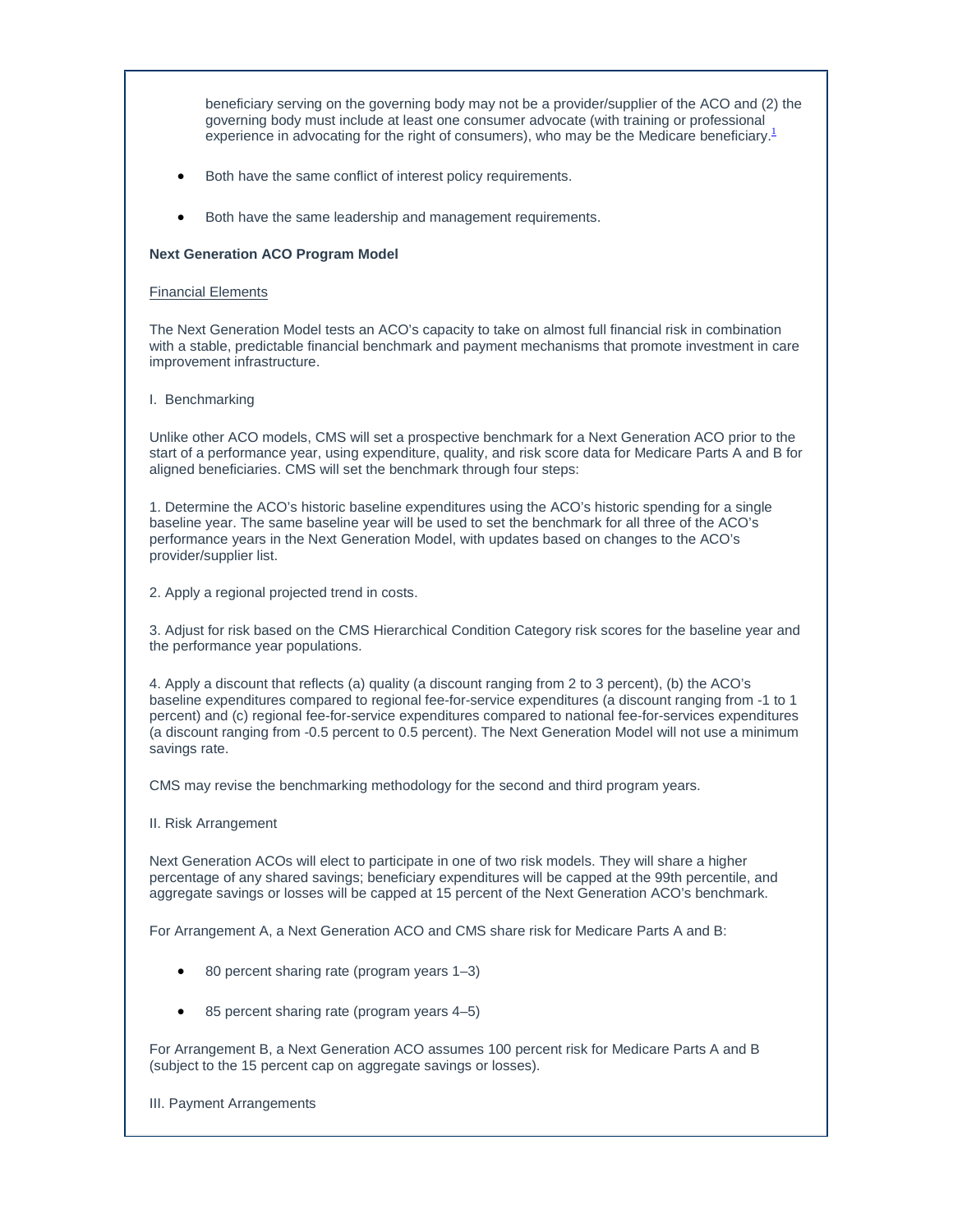The Next Generation Model will test whether alternative payment arrangements, combined with normal fee-for-service payments, are effective in encouraging the Next Generation ACO to invest in infrastructure and care coordination activities to improve health outcomes for aligned beneficiaries. Next Generation ACOs will select one of the four following payment arrangements.

- **Payment Mechanism 1: FFS payment.**
- **Payment Mechanism 2: FFS payment plus a monthly infrastructure payment directly to the Next Generation ACO.** In addition to normal FFS reimbursement, the ACO receives an additional per beneficiary, per month payment not related to claims to invest in infrastructure to support ACO activities. This payment is no more than \$6 per beneficiary per month and is recouped in full by CMS during an annual reconciliation regardless of the Next Generation ACO's savings or loss. This requires a large financial guarantee to ensure that CMS can recoup this payment.
- **Payment Mechanism 3: Reduced FFS payment plus population-based payments to the Next Generation ACO.** CMS provides the Next Generation ACO with monthly population-based payments to support the ACO's activities and to allow the ACO to enter into arrangements with providers/suppliers. The ACO determines the percentage by which FFS payments to providers/suppliers is reduced and this projected aggregate amount is paid to the ACO in monthly payments. Providers/suppliers must agree to the reduction and must be providers/suppliers of the ACO.
- **Payment Mechanism 4:** CMS makes capitated payments to the Next Generation ACO with some amount withheld for anticipated services providers by non-ACO providers/suppliers. A Next Generation ACO participating in this model is responsible for paying claims to providers/suppliers and other affiliated providers according to written agreements. A Next Generation ACO may elect to collaborate with Capitation ACO Affiliates to participate in a capitated payment methodology. This option will become available in 2017.

#### IV. Savings/Loss Calculations

A Next Generation ACO's savings or losses will be determined by comparing actual Medicare Part A and Part B spending to the ACO's benchmark. The elected risk arrangement will determine the ACO's share of any saving or loss realized by the ACO. Payment or savings or recoupment of losses will follow an annual reconciliation. At this time, CMS will also account for monthly payments received by the ACO.

# Beneficiary Alignment

An ACO must have a minimum number of 10,000 Medicare beneficiaries. Beneficiaries will be assigned on a prospective basis in the same process as currently used by Pioneer ACOs. In addition, CMS will allow Medicare beneficiaries to voluntarily become aligned to a Next Generation ACO. Beneficiaries will have the option of confirming or denying their relationship with the Next Generation ACO's providers/suppliers, which will supersede the claims-based alignment process. Next Generation ACOs will communicate directly with beneficiaries (subject to prior approval by CMS) to provide information regarding voluntary alignment and the services offered by the Next Generation ACO. CMS hopes thatallowing beneficiaries to voluntarily align with a Next Generation ACO will mitigate fluctuations in the aligned beneficiary population. Beneficiaries will retain full freedom of choice of providers.

# Benefit Enhancements

A central element of the Next Generation Model is the ability of Next Generation ACOs to engage in new activities to engage beneficiaries. CMS plans to waive certain Medicare payment requirements as part of the Next Generation Model to allow Next Generation ACOs to offer certain "benefit enhancements" to beneficiaries aligned with the ACO, provided there is a written agreement to that effect with the Preferred Provider that has been submitted to CMS. Enhancements include the following: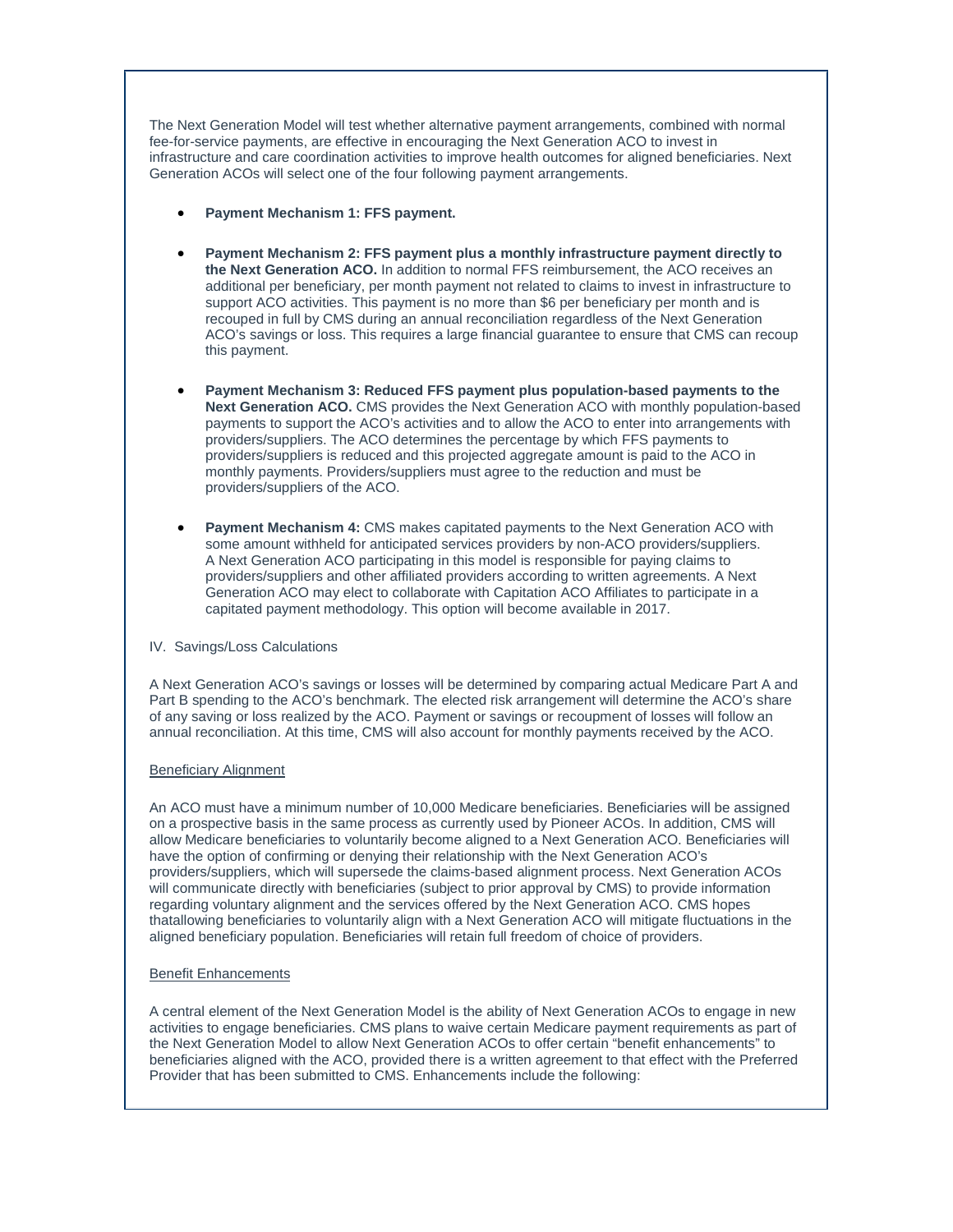- **Beneficiary Coordinated Care rewards for beneficiary engagement.** CMS will finalize the size of payments to beneficiaries. CMS expects that the reward size will be \$50 per beneficiary per year, paid on a semiannual basis, and will be rewarded only if the beneficiary receives 50 percent of all Part A and Part B services from the Next Generation ACO's providers/supplier, preferred providers, and affiliates. Participation in this benefit enhancement will not be optional. The reward payments will be made automatically to beneficiaries.
- **Waiver of the three-day inpatient stay requirement prior to admission to a SNF or acute care hospital or critical access hospital.** Beneficiaries can be admitted to a SNF that is a qualified SNF ACO Affiliate either directly from home or with an inpatient stay of fewer than three days. The waiver will apply only if the beneficiary is admitted by an ACO provider/supplier or a Preferred Provider and the beneficiary meets certain SNF admission requirements. This benefit enhancement will be optional for Next Generation ACOs.
- **Waiver of telehealth payment limitations for telehealth services delivered by Next Generation ACO providers/suppliers or Preferred Providers to aligned beneficiaries at certain facilities or in the beneficiary's home.** This benefit enhancement will be optional for Next Generation ACOs.
- **Waivers to allow "incident to" claims for post-discharge home visits to non-homebound beneficiaries by licensed clinicians under general supervision (rather than direct supervision) of providers/suppliers or preferred providers.** The waivers will be allowed following discharge from inpatient facilities. This benefit enhancement will be optional for Next Generation ACOs.

# Quality Measures, Performance Standards, and Reporting

The Next Generation Model will adopt the MSSP quality measure set without the electronic health record measure. CMS will conduct audits on ACO quality data. CMS will provide ongoing program performance and payment data to Next Generation ACOs.

# Monitoring and Oversight by CMS

The Next Generation Model will require additional safeguards to protect against program integrity risks. The compliance plan requirements for the Next Generation Model are similar to the MSSP but also include a specific requirement that the ACO develop a quality assurance mechanism that includes a peer review process to investigate potential quality issues. CMS will monitor activities of Next Generation ACOs using means similar to those employed under the MSSP. Noncompliance with the CMS participation agreement will result in corrective action.

# Application Process

CMS expects between 15 and 20 ACOs to participate in the Next Generation Model. Applications will be accepted in two rounds: the first round due date is June 1, 2015 (Round One) and the second is June 1, 2016 (Round Two). ACOs selected in Round One will have an initial agreement term (expected to begin January 1, 2016) of three one-year performance periods with the potential for two one-year extensions. ACOs selected in Round Two will have an initial agreement term (expected to begin January 1, 2017) of two one-year performance periods, with the potential for two one-year extensions. Current participants in the MSSP or Pioneer ACO Model may apply for participation in the Next Generation Model. Such applicants will be required to demonstrate good performance and conduct in their current or previous ACO model.

ACOs interested in applying in Round One must submit a letter of intent by 11:59 p.m. on May 1, 2015.

<span id="page-3-0"></span><sup>1</sup> Unlike the MSSP, the preliminary information regarding a Next Generation ACO's governing body does not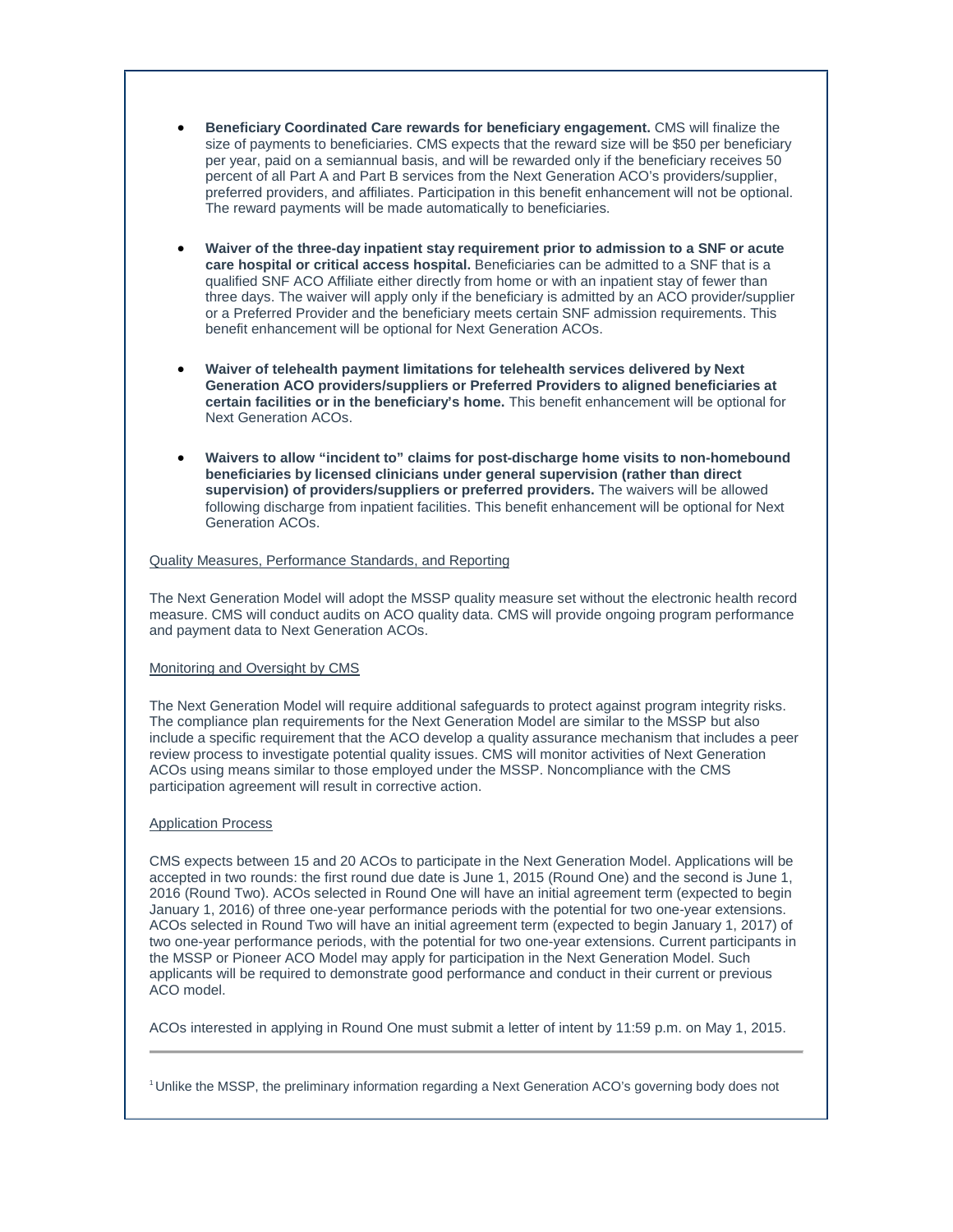provide an alternative means of involving a Medicare beneficiary in the ACO's leadership.

# <span id="page-4-0"></span>**OIG REJECTS PROPOSED LABORATORY-PHYSICIAN PRACTICES REFERRAL ARRANGEMENT**

The Office of Inspector General (OIG) recently issued an [Advisory Opinion](http://t2806904.omkt.co/track.aspx?id=402|2AD478|6F10|4379|9EB|0|AA6|1|70EF63C4&destination=http%3a%2f%2foig.hhs.gov%2ffraud%2fdocs%2fadvisoryopinions%2f2015%2fAdvOpn15-04.pdf&dchk=40EFD620) regarding the validity of a proposed arrangement (Proposed Arrangement) under which a medical laboratory (Laboratory) sought to provide free services to certain patients of physician practices to secure referrals of all business from the physician practices, including business generated by federal health care program beneficiaries.

The OIG concluded that the Proposed Arrangement could potentially generate prohibited remuneration under the anti-kickback statute (AKS) and could result in administrative sanctions. The OIG further concluded that the Proposed Arrangement could violate the Social Security Act's (Act) "substantially-inexcess" prohibition, resulting in grounds for potential exclusion from Medicare and Medicaid. The Advisory Opinion highlights several features of the Proposed Arrangement that raise concerns about its permissibility.

### **The Proposed Arrangement**

Under the Proposed Arrangement, the Laboratory would enter into referral agreements with physician practices to provide all laboratory services required by the physician practices' patients. The Laboratory would bill all patients, whether privately insured or covered by a Federal health care program, in accordance with fee schedules or contracted rates unless a patient's insurance required the use of a different laboratory. Where a patient's insurance required use of a different laboratory, the Laboratory would not bill the patient, the physician practice, or any insurer for laboratory services provided.

In addition, the Laboratory would provide physician practices participating in the Proposed Arrangement with a limited-use interface for the transmission of laboratory orders and results. Aside from the interface, the Laboratory certified that it would provide no items, services, or financial benefits to physician practices under the Proposed Arrangement. In defending the Proposed Arrangement, the Laboratory noted that the OIG has previously stated that the provision of a limited-use interface similar to that provided by the Laboratory does not constitute "remuneration" for purposes of the AKS.

#### **Anti-Kickback Statute**

The AKS makes it a crime to knowingly and willfully offer or receive remuneration to induce or reward referrals of items or services reimbursable by a federal health care program. The OIG has consistently taken the position that arrangements involving the provision of free or below-market goods or services to actual or potential referral sources are suspect and may violate the AKS. Although the physicians and physician practices would not receive any direct payments under the Proposed Arrangement, the OIG identified certain aspects of the Proposed Arrangement that, in combination, could amount to prohibited remuneration from the Laboratory to the physician practices. First, the OIG noted that physician practices had apparently expressed a desire to work with a single laboratory for ease of communication and consistency in reporting test results. Second, the OIG explained that some electronic medical record system vendors charge physician practices a monthly maintenance fee in connection with interfaces used to transmit orders and results to various laboratories. The OIG therefore determined that the Proposed Arrangement could relieve participating physician practices of such expenses associated with laboratory interfaces that the physician practice would no longer have to maintain. The OIG concluded that it could not rule out with sufficient confidence the possibility that the Laboratory would be offering remuneration in the form of reduced administrative and financial burdens associated with using a single laboratory to induce the referral of federal health care program beneficiaries. The OIG further noted that there are no discernable quality or safety improvements to be gained by reducing these burdens nor are there any other safeguards that would make this remuneration low risk under the AKS; rather, the Proposed Arrangement could result in inappropriate steering of federal health care program beneficiaries.

### **Substantially-In-Excess Provision**

The OIG expressed additional concern that the Proposed Arrangement could constitute grounds for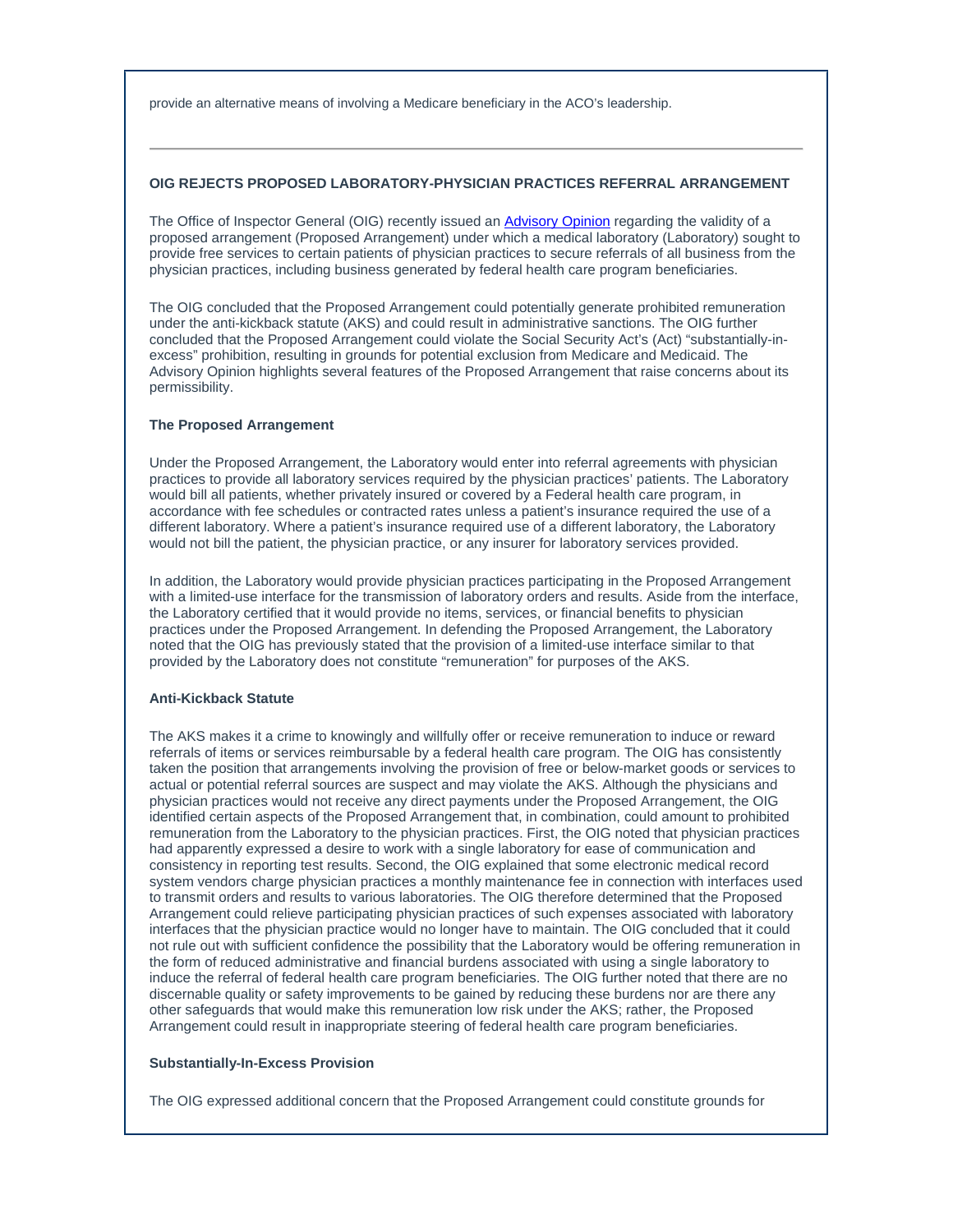permissive exclusion from Medicare and Medicaid by violating the Act's substantially-in-excess provision, which prevents individuals and entities from charging Medicare and Medicaid substantially more than rates usually charged to other payors for the same services. The OIG determined that the Proposed Arrangement essentially creates a two-tiered pricing structure by completely relieving certain patients and their insurers of any obligation to pay in return for the Laboratory pulling through all of a physician practice's federal health care program business, which would be charged at the full rate. While the OIG could not definitively determine whether the Laboratory would violate the substantially-in-excess provision without reviewing data from each physician practice, which is outside the scope of the advisory opinion process, the OIG concluded that it could not grant the Proposed Arrangement prospective immunity because it poses too high of a risk of violating the substantially-in-excess provision.

#### **OIG Scrutiny of Laboratory Arrangements**

The OIG's refusal to sanction the Proposed Arrangement is the most recent example of its longstanding fraud and abuse concerns associated with laboratories. For example, in July 2014, the OIG issued a [Special Fraud Alert](http://t2806904.omkt.co/track.aspx?id=402|2AD478|6F10|4379|9EB|0|AA7|1|70EF63C4&destination=http%3a%2f%2fwww.rc.com%2fnewsletters%2f2014%2fupload%2fLegal-Update_Health-Law-Pulse_7-25-14.pdf%3futm_source%3dVocus%26utm_medium%3demail%26utm_campaign%3dRobinson%2b%2526%2bCole%2bLLP%26utm_content%3dBHC%2bHealth%2bLaw%2bPulse%2b%2bApril%2b2015&dchk=5FECDC7C) in which the agency cautioned health care entities about "inherently suspect" arrangements under the AKS involving payments to physicians for processing of laboratory specimens and the compilation of patient registries.

### <span id="page-5-0"></span>**RHODE ISLAND COURT OVERTURNS CON APPROVAL OF ASC'S LICENSURE CHANGE**

On March 18, 2015, a Rhode Island Superior Court [reversed](http://t2806904.omkt.co/track.aspx?id=402|2AD478|6F10|4379|9EB|0|AA8|1|70EF63C4&destination=https%3a%2f%2fwww.courts.ri.gov%2fCourts%2fSuperiorCourt%2fSuperiorDecisions%2f14-0891.pdf&dchk=11C8B16B) a Rhode Island Department of Health (DOH) decision to grant a certificate of need (CON) application filed by Endoscopy Associates, Inc. (Endoscopy Associates) in a case that highlights the challenges posed by CON laws for health care entities seeking to keep pace with changes in the health care industry.

Endoscopy Associates' CON application requested approval for a corporate restructuring under which its license would change from a physician ambulatory surgery center (Physician ASC) to a freestanding ambulatory surgery center (Freestanding ASC). A Freestanding ASC license provides more flexibility in ownership and operations than a Physician ASC license, including by allowing nonphysician ownership and nonowner physicians to practice in a Freestanding ASC. Endoscopy Associates sought such flexibility in anticipation of systemic changes in the health care system. The DOH approved Endoscopy Associates' CON application in 2013, only to be overturned by a hearing officer (Hearing Officer) from Rhode Island's Department of Administration. The Hearing Officer reviewed the DOH decision after a third party requested a reconsideration on the basis that Endoscopy Associates failed to meet its burden for demonstrating an unmet public need, which is required for CON approval in Rhode Island. In overturning the DOH decision, the Hearing Officer noted that Endoscopy Associates' application to change its licensure was not covered or anticipated by Rhode Island's CON process.

Endoscopy Associates then sought judicial review of the DOH decision in Rhode Island Superior Court, in accordance with Rhode Island agency procedure. The court observed that granting a CON application requires a finding of a "substantial or obvious community need" and noted that Endoscopy Associates' CON application was "unique" in that it only sought permission for a license change. The court further observed that Endoscopy Associates conceded its current structure satisfies the existing community need and would continue to do so if the CON application were denied. The court determined that there was a complete absence of evidentiary support for the proposition that changing Endoscopy Associates' licensure would fulfill a community need. The court therefore concluded that the DOH decision was clearly erroneous in view of the evidence present in the record and remanded the CON application for reconsideration by the DOH. The court, echoing the Hearing Officer, did find that the CON process is not tailored to an application of the type put forward by Endoscopy Associates but stated that it is the responsibility of Rhode Island's legislature to address this issue.

Robinson+Cole will monitor the DOH's reconsideration of Endoscopy Associates' CON application as well as the impact the court's decision may have on the CON process in Rhode Island.